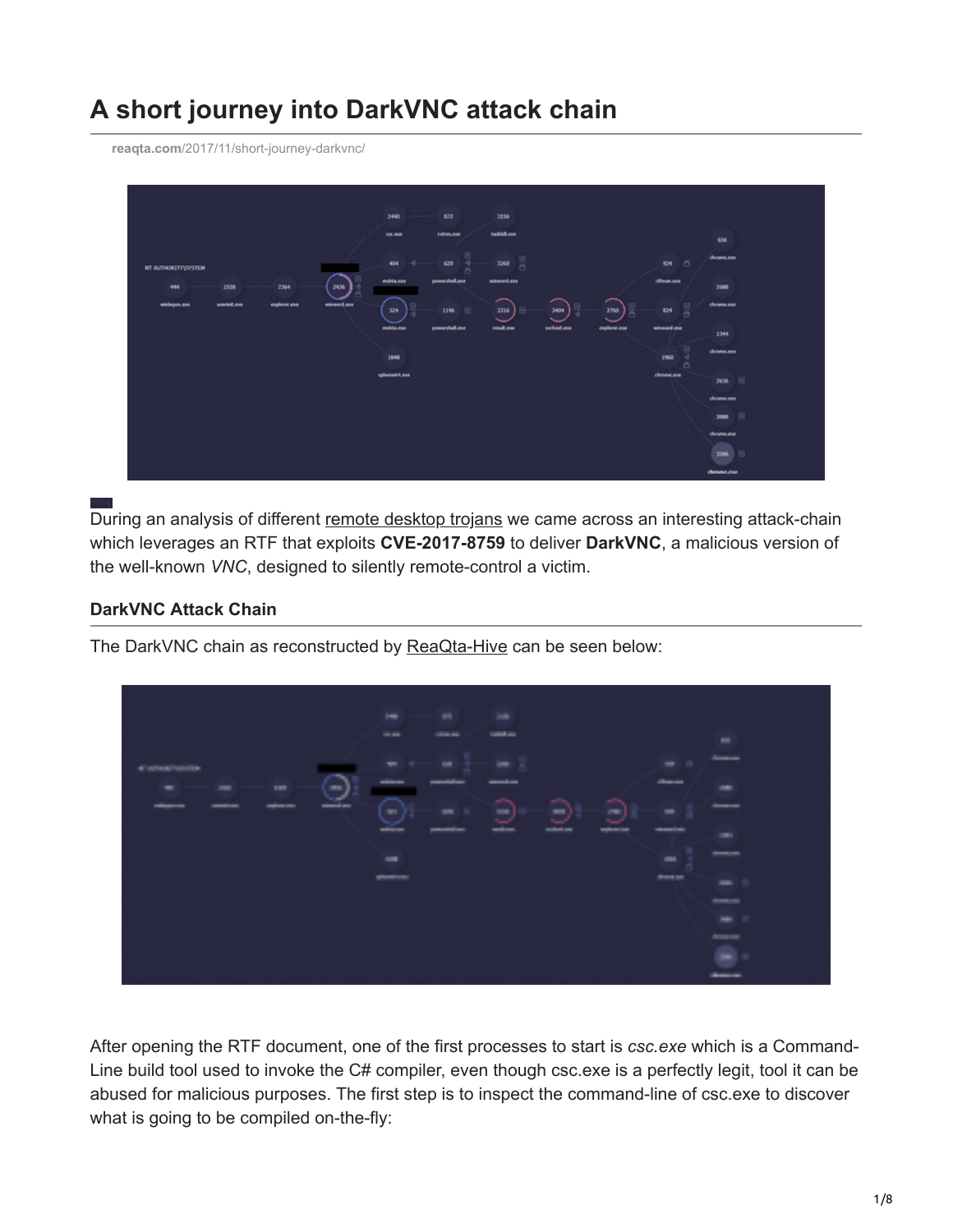

*cam0snfh.cmdline* should raise some suspicion: beside the "weird" name it also run from the user's directory:

```
/t:library /utf8output /R:"System.dll" /R:"System.Runtime.Remoting.dll"
/R:"System.Data.dll" /R:"System.Xml.dll" /R:"System.Web.Services.dll"
/out:"[EDITED].dll" /D:DEBUG /debug+ /optimize-
"C:\Users\User\AppData\Local\Temp\xyzlw5gj.0.cs"
```
The compilation will produce *[EDITED]*.dll (we redacted the name of the DLL for safety reasons since it's in the form: *www.maliciousdomain.com)*. To understand what this DLL does, we have to inspect the source-code located in the file *xyzlw5gj.0.cs*:



This block of code takes advantage of the **[CVE-2017-8759](https://cve.mitre.org/cgi-bin/cvename.cgi?name=CVE-2017-8759)** (WSDL Parser Code Injection) that allows an attacker to inject and execute arbitrary code. Specifically the csc.exe generated DLL will be executed by Office. The same technique has been [used in the wild to distribute FinSpy](https://www.fireeye.com/blog/threat-research/2017/09/zero-day-used-to-distribute-finspy.html). In our case *winword.exe* will finally execute *mshta.exe* that launches an **hta** script which invokes a *powershell*. The main purpose of powershell is to drop and execute **result.exe** whose scope is to deliver **DarkVNC** which we can consider the final payload. The convoluted process described above can be summarized with a simple image that gives us an immediate insight on what is happening on the victim's endpoint:

| <b>STATISTICS</b><br><b>HH</b><br><b>College College</b> | 2004<br>208<br>participant.<br><b>Building Card</b> | 208<br>100 Million St. | ÷.<br>making part | 48<br>propriété par | 抽座<br><b>South Card</b> | 2004<br>궤<br>mikoai ma | <b>INTER</b><br><b>Charles Card</b> |
|----------------------------------------------------------|-----------------------------------------------------|------------------------|-------------------|---------------------|-------------------------|------------------------|-------------------------------------|
|----------------------------------------------------------|-----------------------------------------------------|------------------------|-------------------|---------------------|-------------------------|------------------------|-------------------------------------|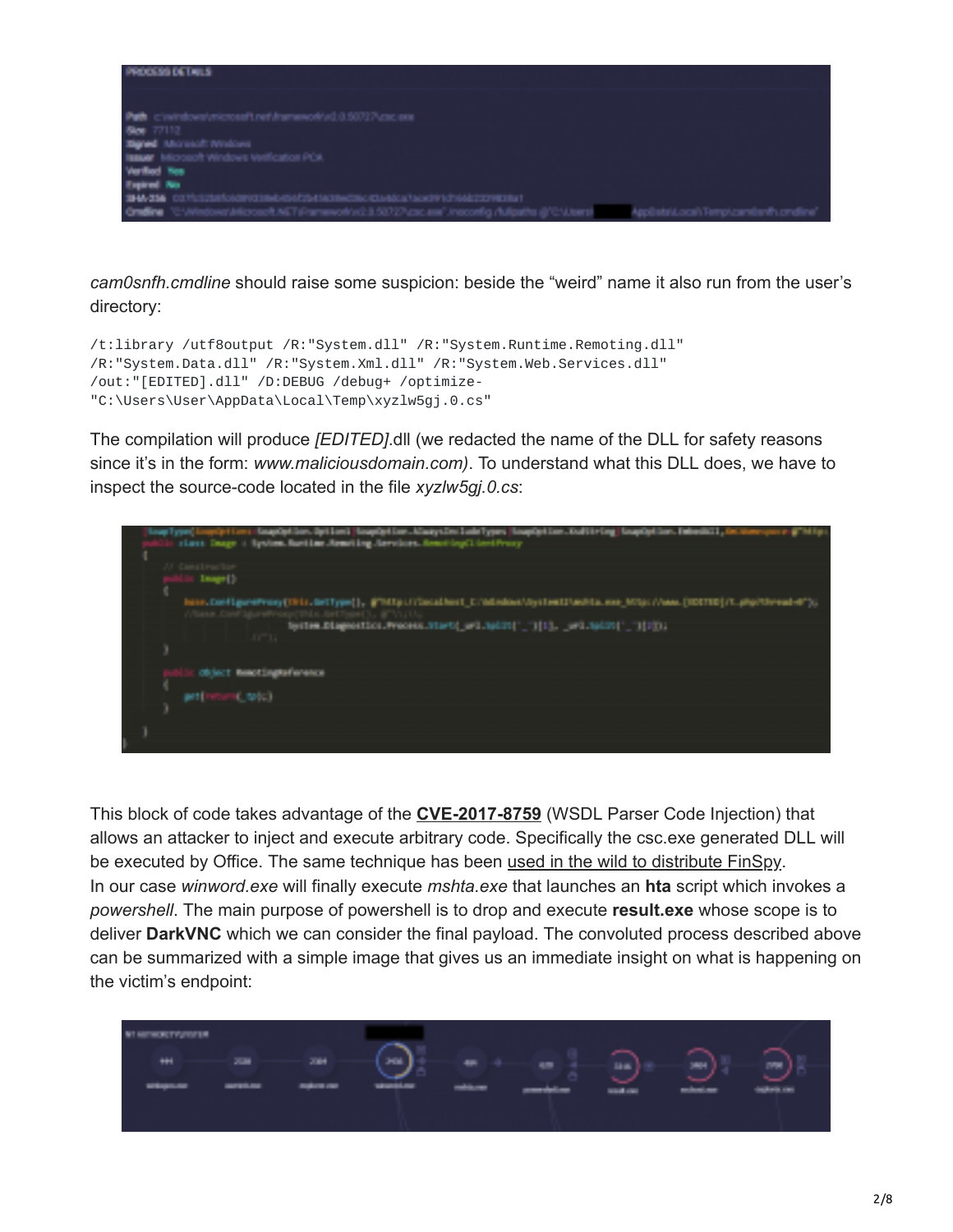### **The Injector**

As previously stated, *result.exe* acts as a loader, its goal is to decrypt and inject the malicious DLL that contains DarkVNC. From a static analysis point of view we have the following characteristics:

SHA256: 1D6F4CAC33FFF1B744DCE13BDF003B15D8EABCE53B0578E3B4BDBC5CBF001D78

| SHA1:         | 2BB1BE823ED569EF3DAC008B2FEC4A8D04E46922 |
|---------------|------------------------------------------|
| MD5:          | 22E2B492108F9D5517EE52C37912F24D         |
|               | File size: 551.50 KB (564736 bytes)      |
| File<br>name: | result exe                               |

File type: Win32 EXE

The executable does not have a *Version Information* and from an initial inspection it's encrypted with some private PE cryptor. We will skip the detailed analysis of the packer and subsequent unpacking steps because we are more interested in the overall behavior. *result.exe* uses several layers of encryption but does not implement complex anti-reverse engineering countermeasures, so the fastest way track the core behavior by setting a breakpoint on *VirtualAlloc()* and following the various layers.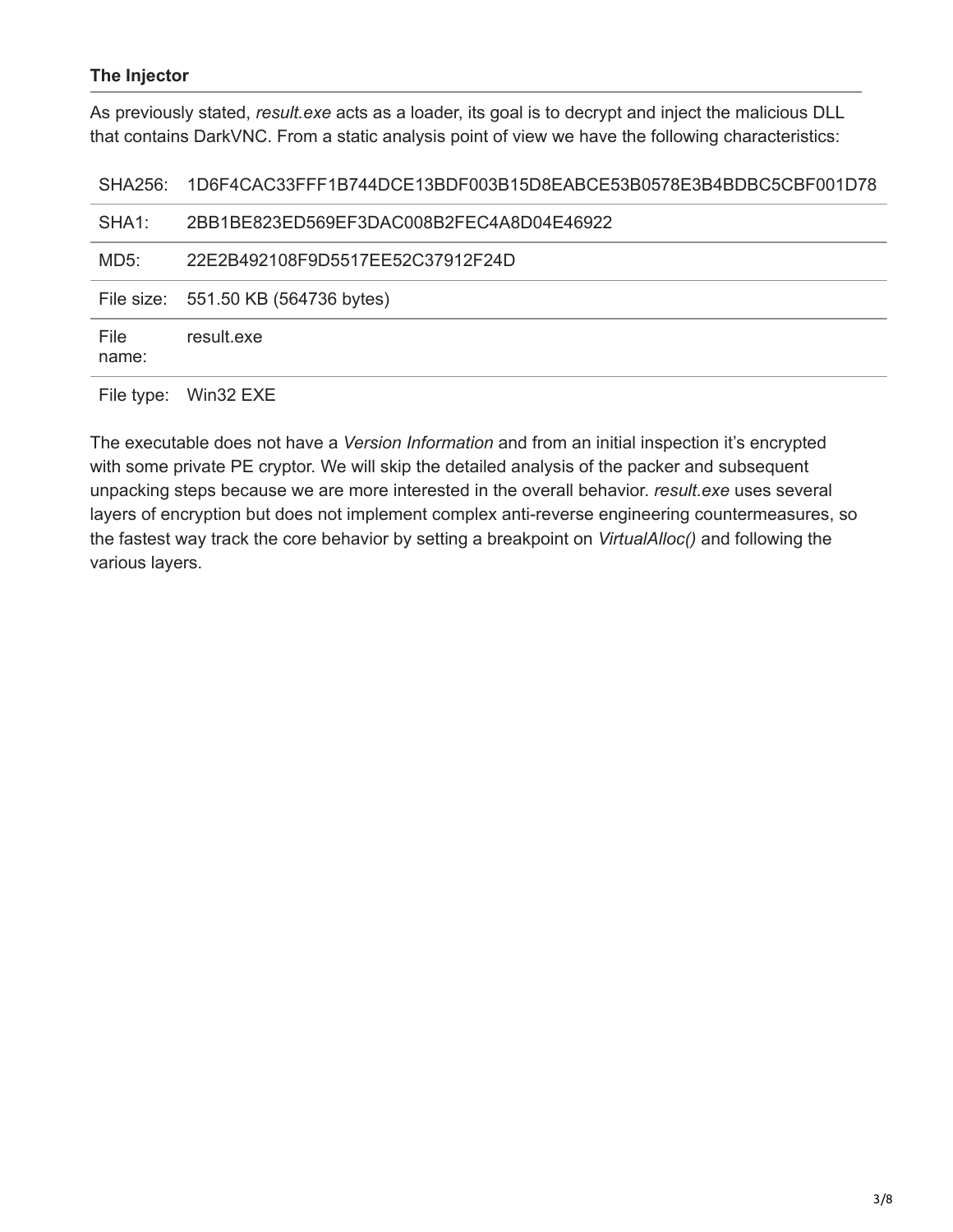|                                                     | <b>DOHO2CAC</b>                  | BC CO 47 00<br>91<br>FF.             |                                  | :[#bx+okvirtualAllec>]<br>EB 111<br>dward.<br><b>DST</b>                                                            |
|-----------------------------------------------------|----------------------------------|--------------------------------------|----------------------------------|---------------------------------------------------------------------------------------------------------------------|
| m.                                                  | DOI:020.52                       | GA 00                                |                                  | seah 0                                                                                                              |
| m.                                                  | <b>DOM D.2C 54</b>               | 89 OC 34                             |                                  | now dward ptr mat[esp], ecs                                                                                         |
| 崩                                                   | <b>DOMAIN: 57</b>                | 次数 文庫                                |                                  | <b>SED MOV, MCK</b>                                                                                                 |
| 砸                                                   | <b>DOLLUGE SHI</b>               | <b>OR CR</b>                         |                                  | <b><i><u><i><u>PCX</u></i></u></i></b> , <b>PAX</b><br><b>ACC</b>                                                   |
| ۰                                                   | DOLDAC SE                        | <b>SE F4</b>                         |                                  | edi, ecu<br><b>Ballier</b>                                                                                          |
| 崋                                                   | DOM DUYC SIDE                    | 59                                   |                                  | POD 604                                                                                                             |
| 砸                                                   | DOMESTIC ST                      | 64 99                                |                                  | push o                                                                                                              |
| 崋                                                   | 00402069                         | 89 K.<br>24                          |                                  | kov dvord ptr ssi[esp].ebp                                                                                          |
|                                                     | <b>BOLD OLL</b>                  | 26 CO                                |                                  | sub ebo,ehe                                                                                                         |
| ٠                                                   | 00402065                         | <b>03 KF</b>                         |                                  | 450.443<br>and.                                                                                                     |
| e.                                                  | 00403067                         | ACT 1                                |                                  |                                                                                                                     |
| a.                                                  |                                  | AS 30 CO 47 00                       |                                  | deard ptr ds: [ebx+470030].ebp<br><b>BOW</b>                                                                        |
| a.                                                  | DOI 02050                        | 50                                   |                                  | pop abo                                                                                                             |
| ٠                                                   | 00402060                         | 64.00                                |                                  | suah O                                                                                                              |
|                                                     | 00402070                         | 69.<br>-14<br>24                     |                                  | mov dward ptr sacFeapH.edx                                                                                          |
| ٠                                                   | 00402073                         | 33, 82                               |                                  | apr edx.edx                                                                                                         |
| m.                                                  | D0402C75                         | 08 93 45 CO 47 00                    |                                  | or edx,dword ptr dat[ebx+470045]                                                                                    |
| m.                                                  | DOI 02C7B                        | SH: F.Z.                             |                                  | nov est.edx                                                                                                         |
| üн.                                                 | 00402c76                         | 56                                   |                                  | pop edx                                                                                                             |
| 崩                                                   | <b>DOMESTIC</b>                  | 65.00                                |                                  | push O                                                                                                              |
| 砸                                                   | <b>DOLLOCK 801</b>               | 89 RB<br>24                          |                                  | mov dward ptr ss:[esp] edi                                                                                          |
| 巓                                                   | <b>DOMESTICS:</b>                | 33 FF                                |                                  | edi .edi<br><b>SEC</b>                                                                                              |
| 崋                                                   | <b>DEMILICAN</b>                 | <b>BB C4 CO 47</b><br><b>Company</b> | -669                             | or edi, dword ptr ds: [ebo+#PCDC4]                                                                                  |
| 崋                                                   | <b>DOMA Y AS</b>                 | 86 CE                                |                                  | mov ecx,edi                                                                                                         |
|                                                     | 00402080                         | 3F                                   |                                  | 900 031                                                                                                             |
| 砸                                                   |                                  | F3 A4                                |                                  |                                                                                                                     |
| ۰                                                   | 00402031                         |                                      |                                  | repe movsk                                                                                                          |
| ٠                                                   | 00402099                         | 32                                   |                                  | sush edx                                                                                                            |
| e.                                                  | <b>CONDITION</b>                 | CF 04<br>24 FF FF 9F 00              |                                  | now deard per ss: [esp] FFFFF                                                                                       |
| e.                                                  | 00402095                         | 59                                   |                                  | DOD RCX                                                                                                             |
| m                                                   | 00402099                         | 50                                   |                                  | puoli max                                                                                                           |
| HE B                                                | 00400034                         | CF 04<br>-34                         | BF 2C 40.00                      | mow deard ptr an:[eap].result.40208F                                                                                |
| m                                                   | DOMESTAL.                        | 50                                   |                                  | pop ebx                                                                                                             |
| m.                                                  | <b>DDI 02CA2</b>                 | 57                                   |                                  | push edi                                                                                                            |
| m.                                                  | <b>DOI DZCA2</b>                 | S BC<br><b>FA</b>                    |                                  | nov edi, edx                                                                                                        |
|                                                     | a).                              |                                      |                                  |                                                                                                                     |
|                                                     |                                  |                                      |                                  |                                                                                                                     |
| deord otr                                           |                                  |                                      |                                  | I di stati insula cine di postessi della condita della stati di la colore della stati in la stati di stati di stati |
|                                                     |                                  |                                      |                                  |                                                                                                                     |
|                                                     |                                  |                                      |                                  |                                                                                                                     |
| .text:00003cdc result.ex :53cdc #200c               |                                  |                                      |                                  |                                                                                                                     |
|                                                     |                                  |                                      |                                  |                                                                                                                     |
| <b>Eta Durno 1</b><br><b>Star Demp 3</b>            | <b>List Dump 3</b>               | <b>Elli</b> Dump 4                   | <b>Liu Duno S</b>                | $2$ Street<br>Watch t<br><b>Divi Locale</b>                                                                         |
|                                                     |                                  |                                      |                                  |                                                                                                                     |
| Address<br>神経区                                      |                                  |                                      |                                  | <b>ASSESS</b>                                                                                                       |
| 000100001<br>90<br>40 SA                            | <b>100 DH</b><br>103<br>œα       | 89<br>DO.<br>IFF.                    | ЮO                               | a su su su su Mari                                                                                                  |
| 00200010<br><b>REPORT FOUND</b><br><b>BURNER</b>    | <b>DOM NO</b>                    | <b>DESCRIPTION</b><br><b>STATE</b>   | <b><i><u>CONTRACTORS</u></i></b> |                                                                                                                     |
| 99<br>oor<br><b>DOO NO</b><br>œ<br>OO.<br><b>OO</b> | 00.<br>œ<br><b>CO</b><br>DD.     | 90<br>00 00<br>ю<br>œ                | œ<br>00<br>80                    |                                                                                                                     |
| <b>CO.</b><br>-00<br>68<br>002 FOO 80               | 00 00<br>00.                     | 00 00 00<br><b>CO</b><br>-00<br>80   | <b>OO</b><br>60<br>œ.            |                                                                                                                     |
| 002p004010E<br>86.<br>96.<br>35.                    | 89.<br>84.<br><b>GR CD 21 88</b> | 91.<br>40. I<br><b>KD</b>            | 21<br>24.<br>48                  |                                                                                                                     |
| <b>DO050</b><br>48<br>73.<br>20<br>78<br>882        | 72<br>47<br>o.<br>72             | 61<br>30<br>63<br>Æ.<br>60           | ĐΕ.<br>GH.<br>66                 | a a <sup>ga</sup> ara<br>n di Judith                                                                                |
|                                                     | 72                               |                                      |                                  | 18.<br>proof as canno                                                                                               |
| 30 62<br>45<br>680 pórt 68<br>74.                   | 30<br>75<br>Øв.                  | 20<br>20<br>44<br>GE.<br>- 44        | 48<br>53<br>36                   | ۳.<br>10.008<br><b>Dett</b>                                                                                         |
| 000 pOO70<br>60 GF<br>64.<br>45.                    | 28.<br>On do<br>96               | 124.<br>66<br>00 00<br>66            | œ.<br>99.<br>-99                 |                                                                                                                     |
| œ<br>59.<br>45.<br>-99<br>083 DOG83                 | 01 04<br>00 15<br>虹              | 82<br>-59<br>œ.<br><b>ID</b>         | 60.<br>-99.<br>-901              | PE.                                                                                                                 |
| 188-60.<br>89<br>88.<br>663 DODGED                  | м<br><b>TO BUTCH!</b>            | 46<br>Đ.<br>05<br>88<br>OR.          | 92<br><b>A7</b><br>88            |                                                                                                                     |
| 992D00A0 09 02<br>81<br>GG 100                      | 00 00 F9<br>89.                  | 00 00<br>24.<br>100                  | 10 00<br>90                      | anna cean B <sup>a</sup><br><b>BALLAR</b>                                                                           |

Execution will jump from layer to layer until we reach the last one where it's possible to get the most important aspects of the injector.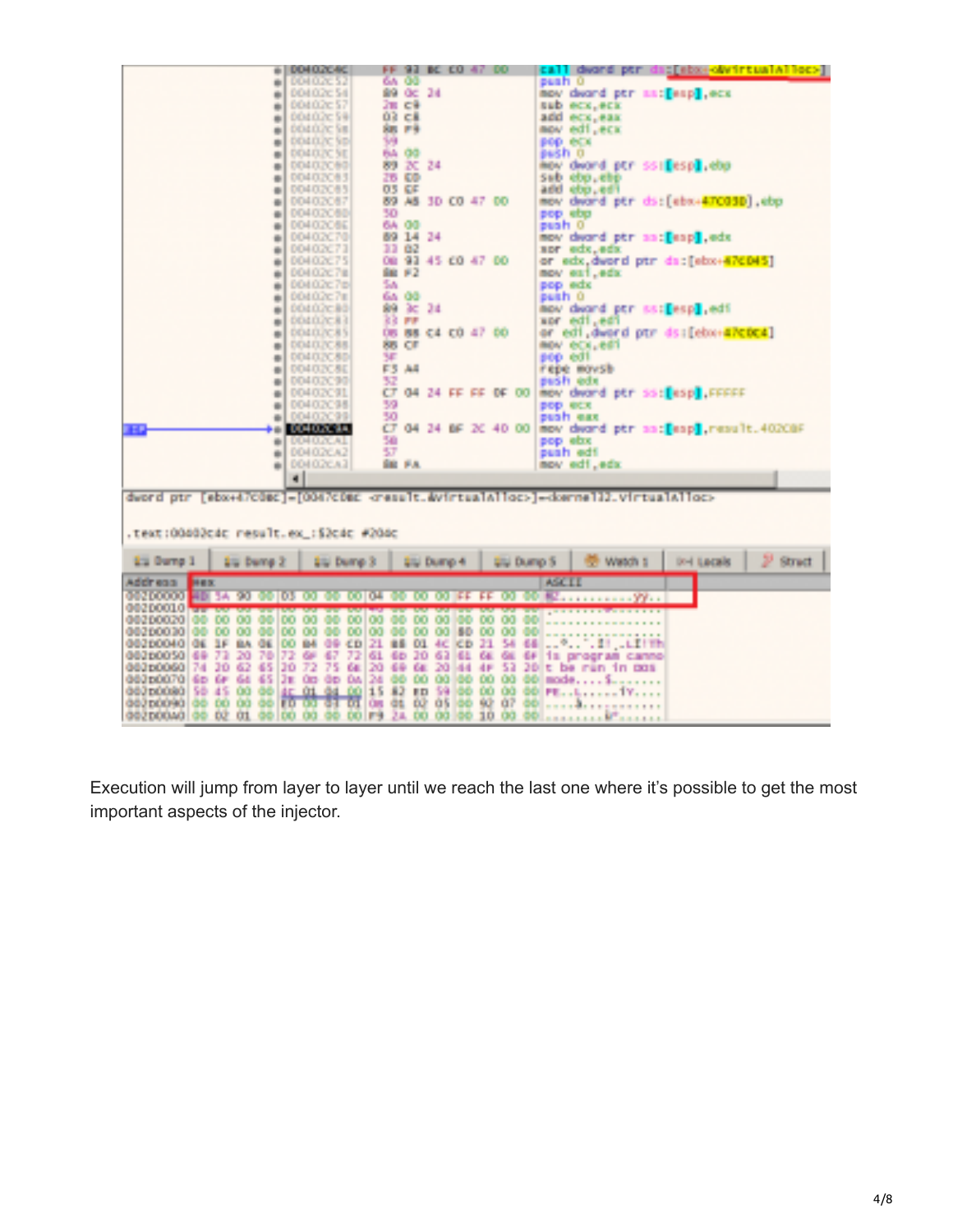|     | <b>PROURER</b>    |     | 64 E)        |           |               |              |     | <b>ISBN 978</b>                                                              |                                    |
|-----|-------------------|-----|--------------|-----------|---------------|--------------|-----|------------------------------------------------------------------------------|------------------------------------|
| m   | <b>TOO STE</b>    | ç,  |              |           |               |              |     | kaut:                                                                        |                                    |
|     | 10001101          |     |              | <b>CB</b> |               | 50.00        |     |                                                                              |                                    |
|     | 10001107          |     | <b>15,00</b> |           |               |              |     | deord ptr du: [ <mark>caseostrolderrathe</mark> ]<br>sin, eas<br><b>SHIP</b> |                                    |
|     |                   |     |              | de l      |               |              |     |                                                                              |                                    |
|     | <b>PROVIDE</b>    | e.  |              |           |               |              |     | 1900 Bldg                                                                    |                                    |
|     | <b>Province</b>   |     | <b>SP</b>    |           |               |              |     | part in 180                                                                  |                                    |
| ٠   | 10001111          | 90  |              |           |               |              |     | pash can                                                                     |                                    |
| ÷.  | 10001012          | 防约  |              | 풍용        | 36            |              |     | les excident per noticies 361                                                |                                    |
| œ.  | 10001616          |     |              |           |               |              |     |                                                                              |                                    |
| ù.  | 10001619          |     |              |           |               |              |     | surge small, small<br>pasti nas                                              |                                    |
|     | 10001814          | P B |              |           |               | 24           | 48  |                                                                              |                                    |
| ш   | 10001111          |     |              |           |               |              |     | navyšou sameord ptr as: (enp+ht), unno<br>CB11 sameords                      |                                    |
| 庫   | <b>SOPOSIBITY</b> |     |              |           |               |              |     | Supple Disk                                                                  |                                    |
| ٠   | 10001878          |     |              |           |               | <b>DC 44</b> |     | ney deard per scoleces 201, 44                                               | <b>SALE OF</b>                     |
| 删   | 10001118          |     |              | 38        | 70            |              |     | les excidente per son español                                                |                                    |
| ÷.  | <b>POOL FILE</b>  | 髋   | ᄴ            | 50.       |               | 90.10        |     | pank 10003120                                                                | itel/00011.7C+1." sychiat, exe -k" |
| ٠   | 10001619          | 抄   |              |           |               |              |     | peak ees                                                                     |                                    |
|     | 10001514          | ÷   | <b>B</b>     | m         | <b>The St</b> | 92           |     | ina essideord per sid espedito                                               |                                    |
|     | 10001841          | 39  |              |           |               |              |     |                                                                              |                                    |
| 191 |                   |     |              |           |               |              |     | <b>Page and</b>                                                              |                                    |
| ш   | 10001843          |     |              | 38, 30,   |               | 08 10        |     | describing on the property complement.                                       |                                    |
| m   | 10001818          | 32  | 44.          |           |               |              |     | exc, deal of per little expect.<br><b>TELE</b>                               |                                    |
| a.  | <b>SODO LIBEC</b> | 10  |              |           |               |              |     | partiti nais                                                                 |                                    |
|     | 10001848          | 横   | 44           | 38        | <b>TO</b>     |              |     |                                                                              |                                    |
|     | 10001691          | 詩にな |              |           |               |              |     | les excluent per societation                                                 |                                    |
| ff. | 10001652          |     | B            |           |               |              |     | past.                                                                        |                                    |
| œ.  | 10001554          |     |              |           |               |              |     | best.                                                                        |                                    |
| a)  | 10001614          |     | П            |           | 08-80-04      |              |     | <b>Destin 4000004</b>                                                        |                                    |
| m   | 10001816          | 66  | 92           |           |               |              |     | <b>Daith B</b>                                                               |                                    |
|     | 10001110          | 64  |              |           |               |              |     | buith o                                                                      |                                    |
| m   | <b>TO MAIN IN</b> | 66  |              |           |               |              |     | <b>Darch B</b>                                                               |                                    |
| ٠   | 10001011          | а×, | 84           |           |               | 44, 64       |     | les exclused pir sta <mark>r</mark> espicito                                 |                                    |
|     | 10001868          | Đ   |              |           |               |              |     | pash ass                                                                     |                                    |
| ٠   | 0001959           | 6h  | m            |           |               |              |     | pagin.                                                                       |                                    |
|     |                   |     | в            | 强         |               | 50.00        | -39 | call) deord per do: DelcreateProcesses                                       |                                    |
|     | 120001001         |     | 변 보          |           |               |              |     | <b>Service Constitution Constitution</b>                                     |                                    |

*The svchost.exe* process is created as a suspended process so the malicious code will be executed when the process is finally resumed. At this point we can extract DarkVNC from memory.

#### **The DarkVNC Module**

The static inspection of the module's PE shows the following:

| <b>Export Directory</b>     |         |              |          |          |                       |           |            |
|-----------------------------|---------|--------------|----------|----------|-----------------------|-----------|------------|
| Import Directory            | Ordinal | Function RVA | Name Ord | Name RVA | Name                  | Demangled | Forwarding |
| <b>Relocation Directory</b> | (n)     |              |          |          |                       |           |            |
| Load Config Directory       |         | 000075E7     |          | 00030549 | <b>VncStartServer</b> | NA        | NA         |
| <b>IAT Directory</b>        |         | 0000776C     |          | 00030558 | <b>VncStopServer</b>  | NA        | NA         |

There are two exports whose meaning is self-explanatory, they are used to manage the VNC Server.

| 72C81FE3<br>72C81FE4 | 50<br>02020000                | PUSH EAX<br><b>PUSH 202</b>                               | pWsac            |
|----------------------|-------------------------------|-----------------------------------------------------------|------------------|
| 72C81FE9             | 68.<br>FF15 1895CAZ1<br>CALL  | DWORD PTR DS: [<&WS2_32.#115>]                            | Jersi<br>$-WS22$ |
| 72081FEF)            | 8D45 10                       | LEA EAX.[ARG.3]                                           |                  |
| 72C81FF2             | 66:8975 F0                    | MOV WORD PTR SS:[LOCAL.4].SI                              |                  |
| 72C81FF6             | 50                            | PUSH EAX                                                  | ∎Arg5            |
| 72081FF7             | 8D45 FØ                       | LEA EAX.[LOCAL.4]                                         |                  |
| 72C81FFAI            | 10001 MOV<br>C745 10          | DWORD PTR SS:[ARG.3].10                                   |                  |
| 72082001             | 50                            | PUSH EAX                                                  |                  |
| 720820021            | 53                            | PUSH EBX                                                  | Arg3             |
| 72082003             | 56                            | PUSH ESI                                                  | Arg2             |
| 720820041            | 8497CA72<br><b>PUSH</b><br>68 | 72CA9784<br><b>OFFSET</b>                                 | Arg1             |
| 720820091            | FF15                          | 1095CAZICALL DWORD PTR DS:[<&WS2_32.WSAStringToAddressW>] | -WS2_3           |



The first step is to convert from string to address the attacker's address, which in this case is in the form *IP:443*.

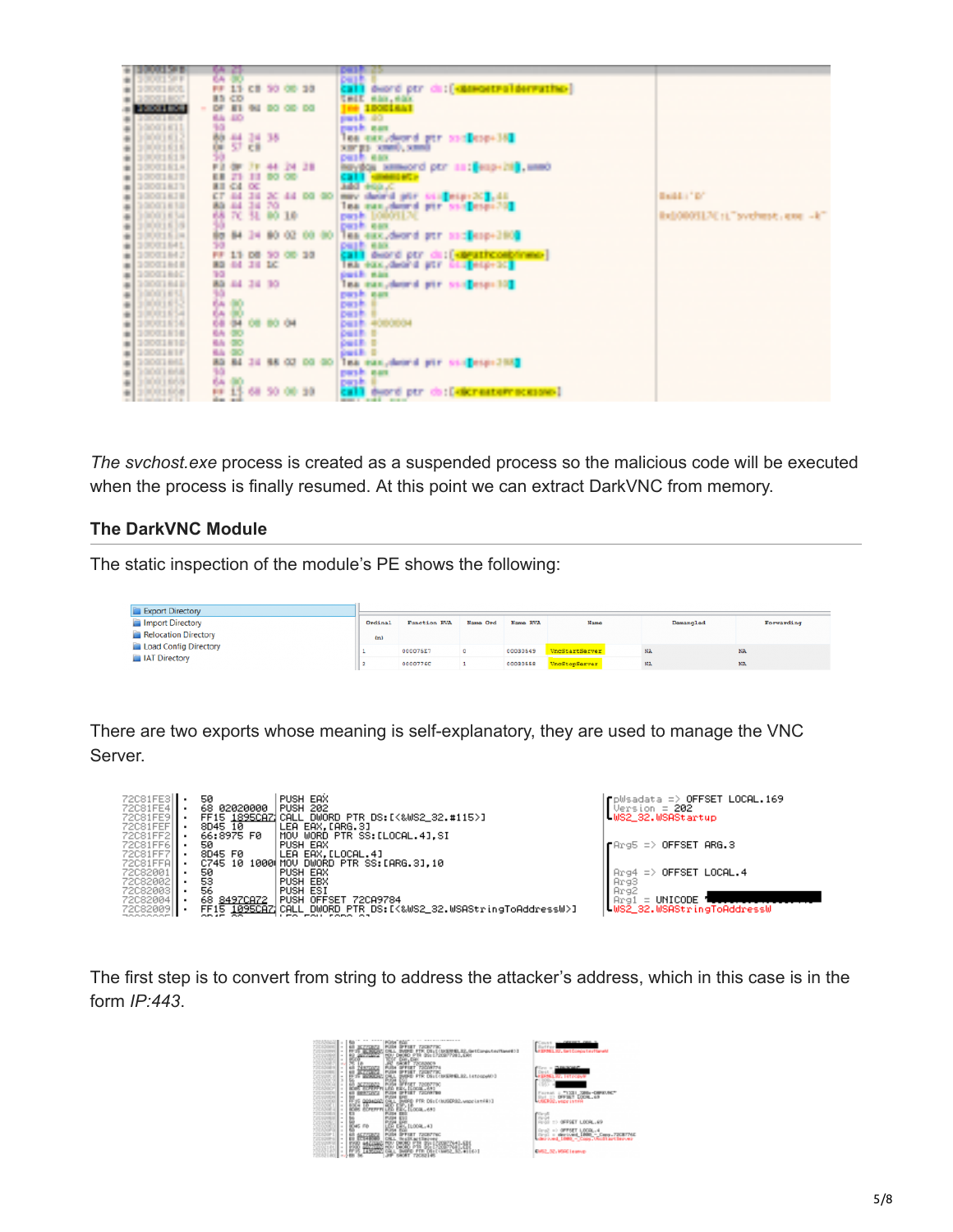Obtains the *ComputerName* and an additional identifier in order to assemble the string that will identify the victim's endpoint, the final string will be: **(***COMPUTER\_NAME***)\_***ADDITIONAL\_ID***-DARKVNC**. Immediately after, the VNC Server is started. We will not go through the analysis of the whole module for the sake of brevity, but from the inspection of strings we can speed-up the initial assessment.

| 751580AE 61 79 4E 6F 74 69 66 79 57 6E 64 88 88 88 53 79 ay hot ify that |  |  |  |  |  |  |  |  |  |                         | - 1924." |  |
|--------------------------------------------------------------------------|--|--|--|--|--|--|--|--|--|-------------------------|----------|--|
| 7515808E 73 50 61 67 65 72 00 00 00 00 56 69 73 75 61 60 aPager          |  |  |  |  |  |  |  |  |  | – Uisu <mark>al⊾</mark> |          |  |
| 751580CE 45 66 66 65 63 74 73 88 88 88 29 88 88 88 23 68 Effects         |  |  |  |  |  |  |  |  |  |                         |          |  |
| 2515800E 76 6E 63 00 00 00 5C 00 2A 00 00 00 00 00 2E 00 ung             |  |  |  |  |  |  |  |  |  |                         |          |  |
|                                                                          |  |  |  |  |  |  |  |  |  | . N. U. U               |          |  |
| 251500000 99 99 26 99 26 99 99 99 99 99 29 99 25 99 90 90 90 100         |  |  |  |  |  |  |  |  |  |                         |          |  |

The string **#hvnc** is pretty indicative, this core shares many similarities with HVNC (HiddenVNC) a well-known Remote-Control Module whose source-code can be found in the [carberp leak.](https://github.com/hzeroo/Carberp/tree/6d449afaa5fd0d0935255d2fac7c7f6689e8486b/source%20-%20absource/pro/all%20source/RemoteCtl/hvnc) This module shares with it a large amount of similarities like:

Hidden VNC capabilities: The module will create a *new Window Desktop to keep hidden the malicious VNC instance*. This technique is usually adopted to bypass anti-fraud engines on personal banking websites by impersonating the victim's computer and logging in with stolen credentials without raising alerts on the bank's side. Here's a quick representation of the above behavior taken from ReaQta-Hive's process-tree point of view: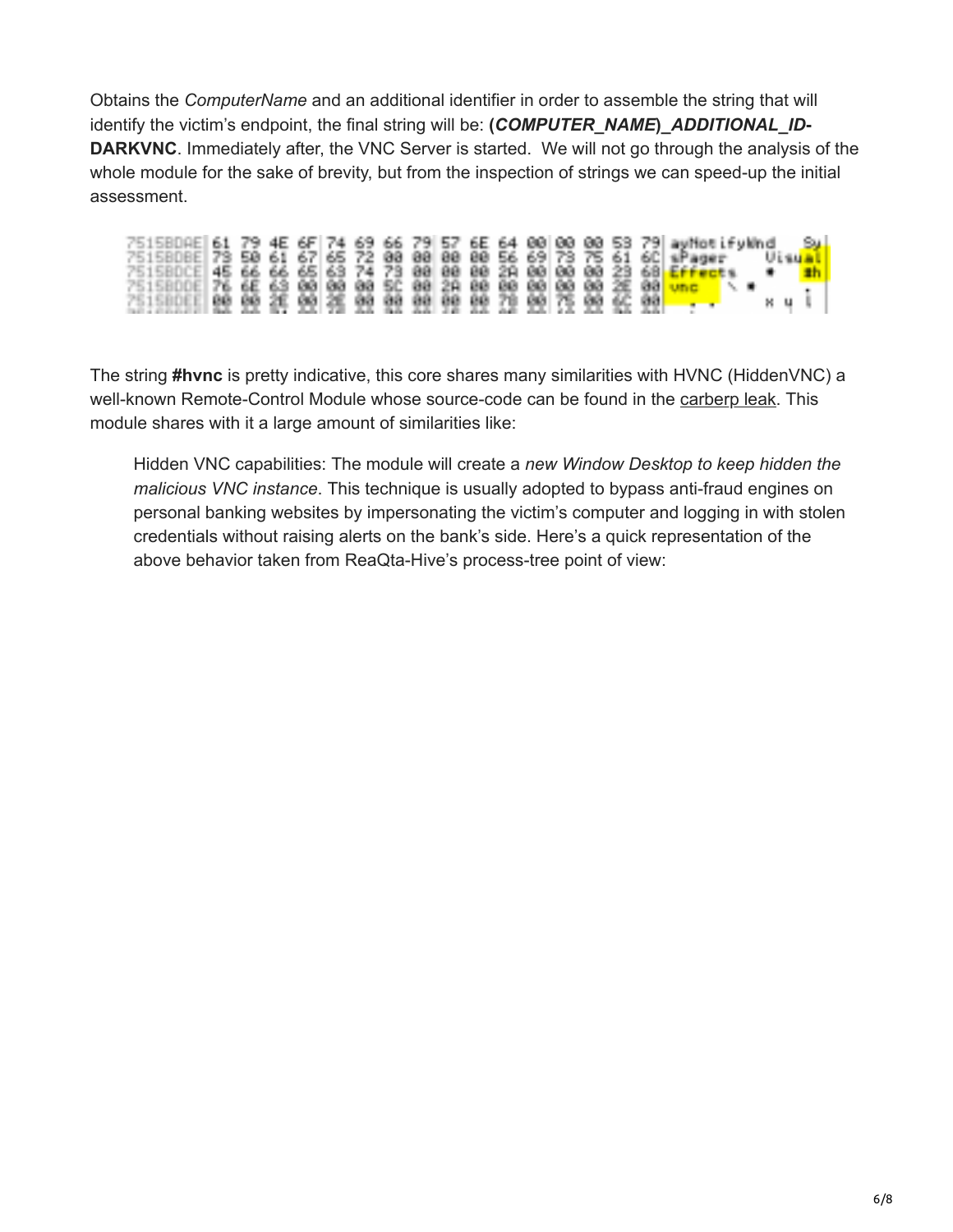

We have a new *explorer.exe* instance and one of the child processes is Chrome! While there are also some basic differences between DarkVNC and HVNC, one of the most interesting is represented by the following:

SetEnvironmentVariableW("MOZ\_DISABLE\_CONTENT\_SANDBOX", "1")

According to the [documentation](https://wiki.mozilla.org/Security/Sandbox) **MOZ\_DISABLE\_CONTENT\_SANDBOX** disables content process sandboxing.

## **The threat from a higher perspective**

So far we have identified the following DarkVNC samples: Collected samples:

- 1. deb02b28605a2b9c80b25c5fa1fa43ac8c71b10961f7517c1a0394531d3b0b40
- 2. 9a57cefbfcdf1b18cc31a2784a2ed3e0e11dd4a3c4608b1243b4141a475b182f
- 3. a67e96b01520183babfae285b5d692b5b3dda7edff7378b281ace7fd381d3c93
- 4. e0a73dd11f0f2c41859bf01cf8a5b7a2a9946303d6e7898f696037323d038f56
- 5. Delivered via Terror EK:<http://www.malware-traffic-analysis.net/2017/10/17/index.html>